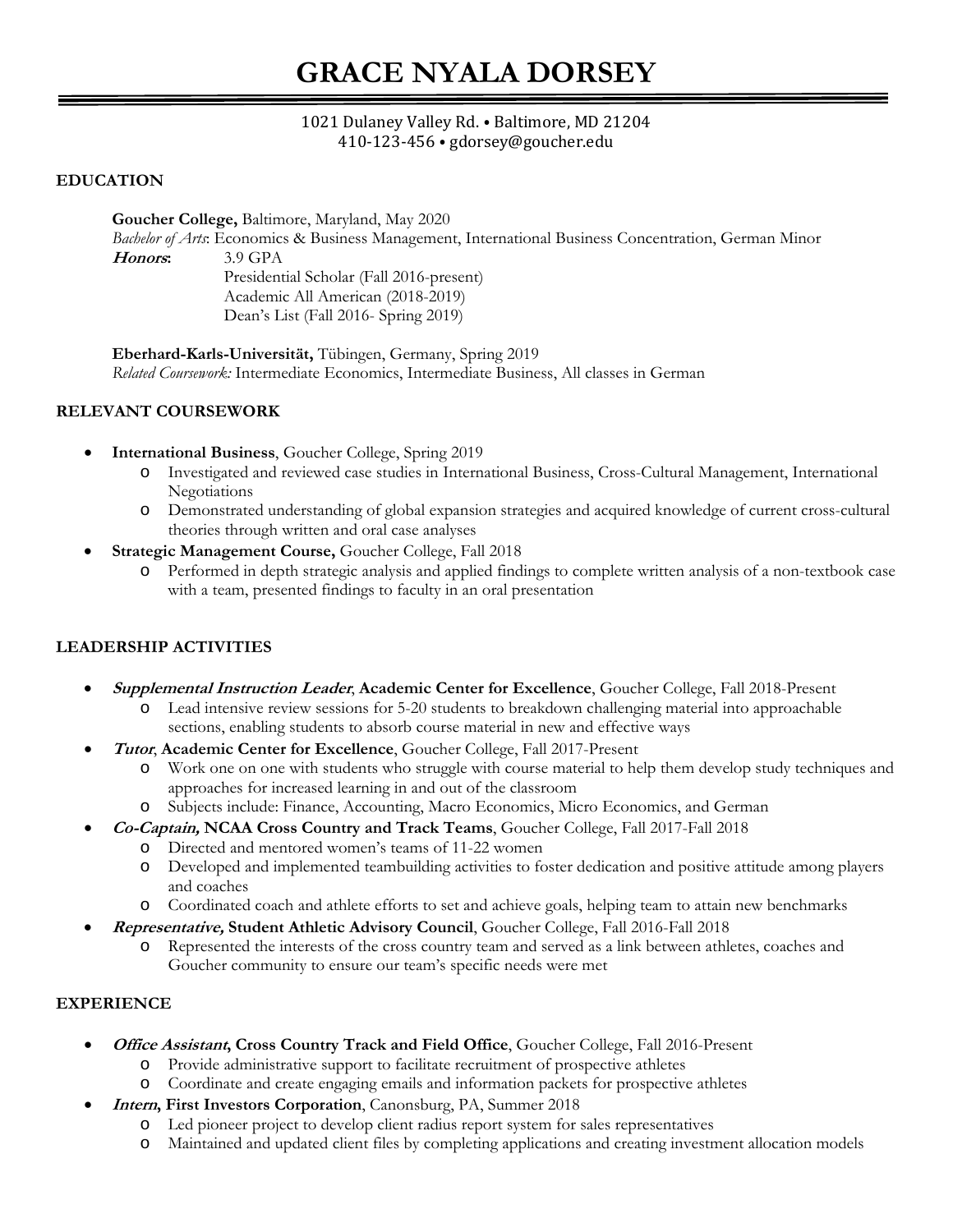## **Hassan K. Welsh**

1021 Dulaney Valley Road • Baltimore, Maryland 21204  $(410)$  123-0000 • Hassan. Welsh $@$ mail.goucher.edu

#### **EDUCATION**

#### Goucher College Baltimore, MD<br> **Bachelor of Arts in Chemistry** (and a set of Arts in Chemistry (and a set of Arts in Chemistry (and a set of Arts in Chemistry (and a set of Arts in Chemistry (and a set of Arts in Chemistry **Bachelor of Arts in Chemistry**

- 
- Related Coursework: General and organic chemistry, modern methods of chemical analysis, biochemistry, medicinal chemistry, physical and biophysical chemistry

#### **LABORATORY EXPERIENCE**

Goucher College Baltimore, MD

#### **Independent Research, Avagadro lab** Summer 2020

Used distillation and nuclear magnetic resonance (NMS) to determine the number of molecules in a mole.

#### National Biological Services, Inc. Baltimore, MD

#### **Laboratory Technician Intern, Research Division** Dec 2018-present

- Collaborate with government researchers in the clinical trial of cold-adapted influenza virus vaccine (CAIV)
- Complete cGMP documentation for the production of CAIV
- Perform daily online evaluation of product and/or components through antioxidant, breakloose/extrusion, total oxygen content, and spectrophotometric testing
- Manage quality assurance investigations of environmental excursions and implement safety protocol on a monthly basis

#### **TEACHING EXPERIENCE**

Academic Center for Excellence, Goucher College Baltimore, MD **Supplemental Instructor** Sept 2018-present

- Facilitate student learning by reviewing class materials and homework for Introduction to Chemistry
- Demonstrate solid understanding of key concepts and applications of course content
- Maintain communication with professor of the course

#### **LEADERSHIP AND COMMUNITY INVOLVEMENT**

| Chemistry Club, Goucher College | Baltimore, MD     |
|---------------------------------|-------------------|
| Member                          | Sept 2018-present |
|                                 |                   |

- Conduct monthly workshops to support first year students for study in laboratory science
- Promote "Service in Science" initiative by posting community research projects on Goucher College Web site

Hispanic Organization for Learning and Awareness, Goucher College Baltimore, MD **Vice President** Sept 2018-present

- Organize events to help spread knowledge about the Hispanic community
- Participate in service projects that focus on improving the Hispanic community in Baltimore

#### **SKILLS**

- Proficient with Microsoft Word, Excel, and PowerPoint, and Google Docs, Drive, and Slides
- Proficient with MATLAB, RStudio, and Spartan Computational Software
- Proficient with common general organic chemistry techniques such as liquid-liquid extraction, solid phase chromatography, thin layer chromatography, simple and fractional distillations, and with the use of a rotary evaporator
- Experience with GC/MS, cyclic voltammetry, IR spectroscopy, UV/Vis spectroscopy, fluorescence spectroscopy, NMR spectroscopy, atomic absorption spectroscopy and HPLC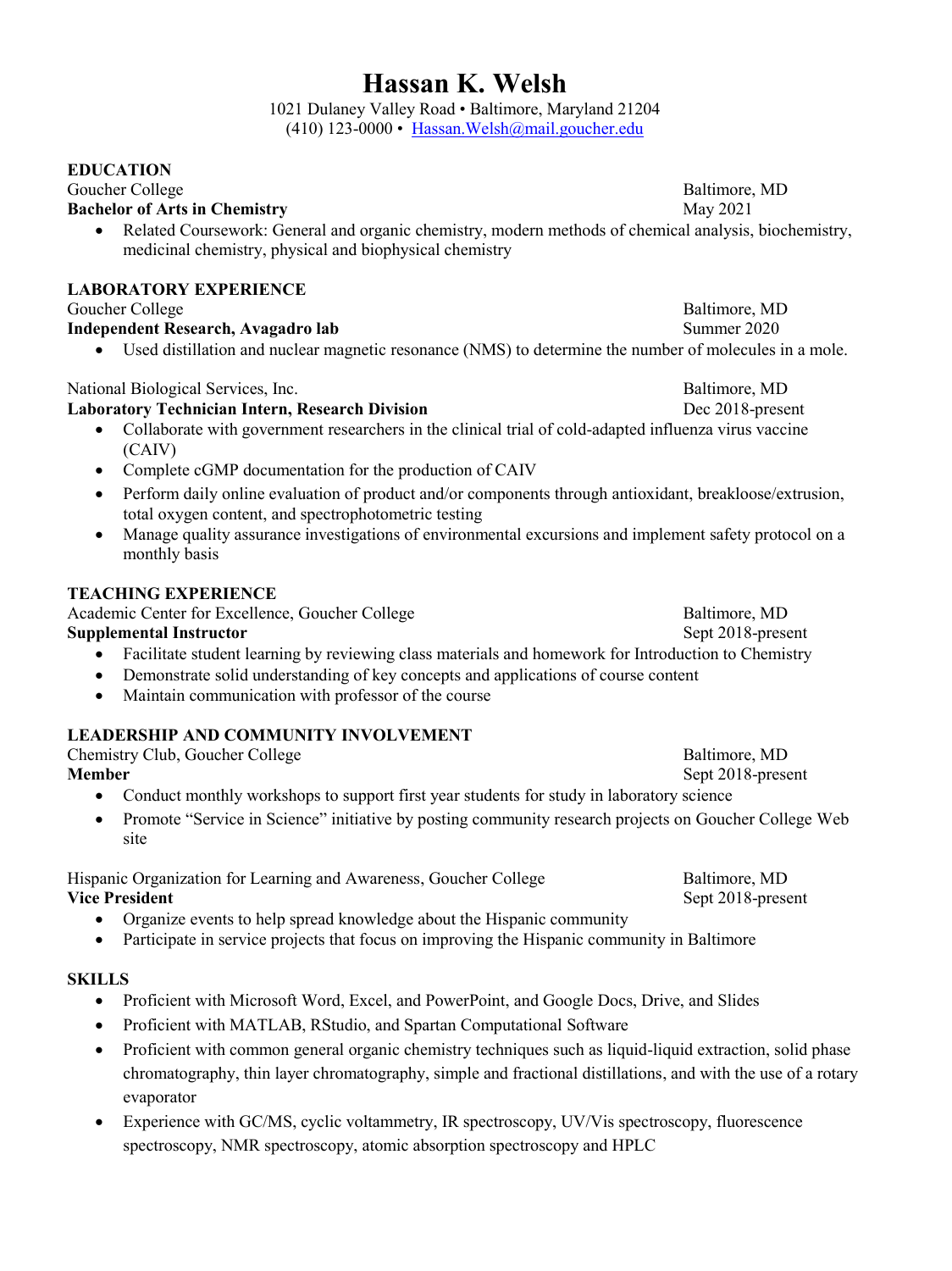### **Jamila Stimson**

 *1021 Dulaney Valley Road ∙ Baltimore, MD 21204 ∙ 410‐123‐4567 ∙ Jamila.Stimson@goucher.edu* 

#### **SUMMARY OF SKILLS**

- Committed to working in a collaborative environment to create, promote and market
- Approach new situations and challenges with determination and attention to detail
- Manage projects efficiently in a fast‐paced atmosphere
- Clear and engaging communication and presentation skills

#### **EDUCATION**

**Goucher College, Baltimore, MD, and the college of the college of the college, Baltimore, MD, and the college of the college of the college of the college of the college of the college of the college of the college of the** Bachelor of Arts in Communication and Media Studies, Minor in Management, 3.63 GPA

- Honors & Awards: Dean's List, Marvin Perry Merit‐Based Scholarship
- Related coursework: Intercultural Communication, Human Communication Theory, Feature Writing, Organizational Behavior, Marketing Management, Public Relations, and Creative Advertising Concepts

**University of Westminster**, London, England Fall 2018

#### **COMMUNICATIONS EXPERIENCE**

*Public Relations Intern,* **Canaan Public Relations,** White Plains, NY,Summer 2019

- Engaged with clients to promote and plan events for media personnel, including media weeks
- Developed media lists and created print placements to be used in press kits

#### **Marketing Intern, AFLAC,** Towson, MD,  **1999 1999 1999 1999 1999 1999 1999 1999 1999 1999 1999 1999 1999 1999 1999 1999 1999 1999 1999 1999 1999 1999 1999 1999 1999 1999**

- Promoted the benefits of the company and meet with prospective clients throughout the region, working closely with District Sales Manager
- Obtained insurance certification
- Gained knowledge of sales techniques by participating in sales training courses

#### *Marketing/PR Intern,* **Cole Communications,** Bronxville, NY, Winter 2019

- Created broadcast and print placements for multiple clients
- Developed a direct marketing campaign for a start‐up
- Compiled media kits
- Scouted new clients throughout New York City

#### *Public Relations Volunteer***, Hope Lodge of the American Cancer Society,** Baltimore, MD, Fall 2018

 Created a campaign including a brochure, internal speech, newsletter, Public Service Announcement and print advertisement focused on the need for volunteers

#### **LEADERSHIP EXPERIENCE**

*Founding Co‐President,* Pi Sigma Phi Service‐Social Sorority, Fall 2018‐present

- Manage 10-person executive board and ran weekly meetings for over 100 members
- Develop relationships with community members
- Host over 8 service opportunities each semester
- Raised over \$500 for the Susan G. Komen Breast Cancer Foundation

#### **ADDITIONAL EXPERIENCE**

*Sales Associate***, Banana Republic,** Scarsdale, NY Summer 2019‐present **Active member,** Goucher College Social Committee *Active member, Goucher College Social Committee Boucher College Social Committee Sales Associate***, Fitigues,** Scarsdale, NY Summer 2014‐2018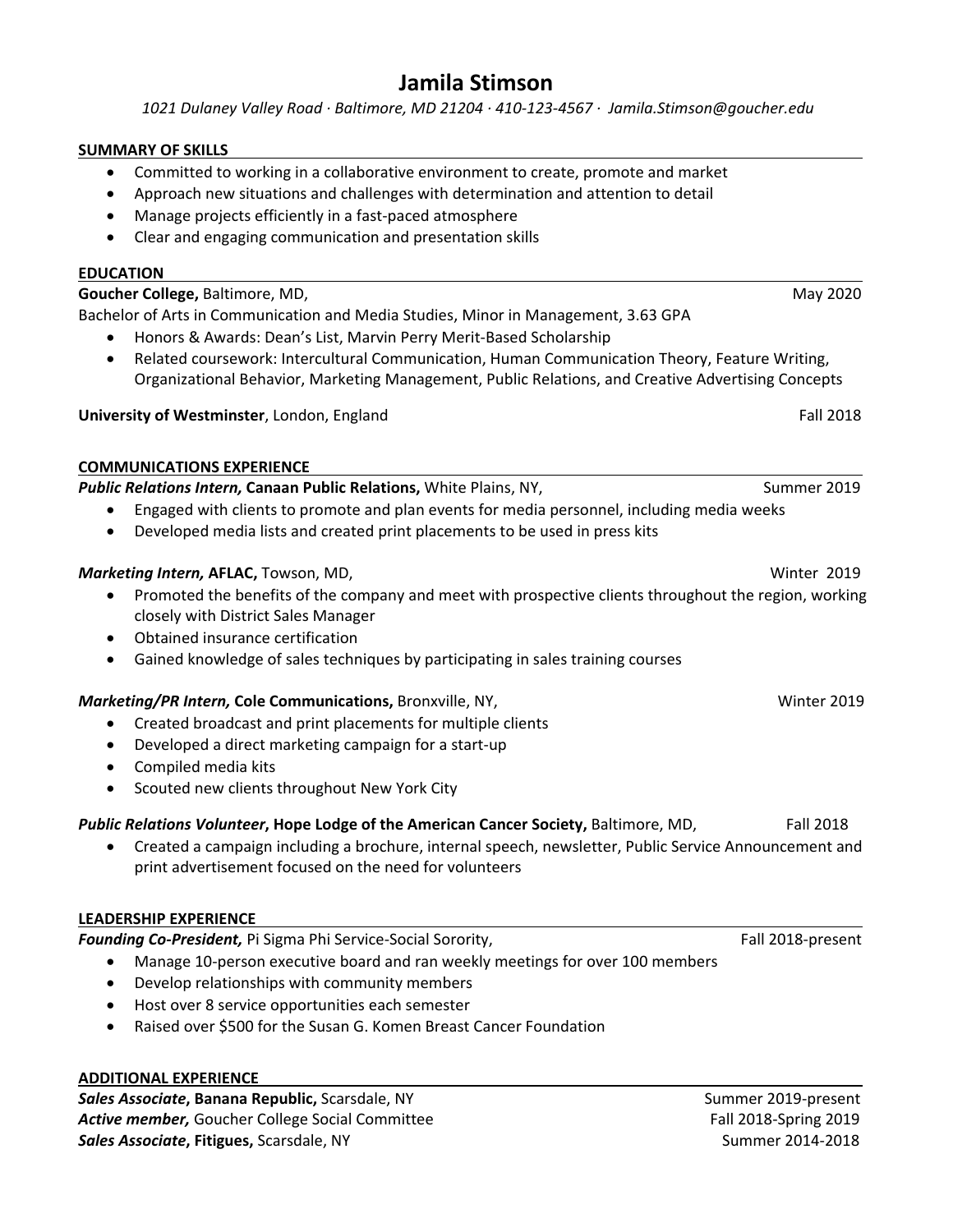### **Zahara Heubeck**

1021 Dulaney Valley Road 909-123-5555 Baltimore, MD 21204 zhuebeck@goucher.edu

#### **Education:**

*Goucher College,* Bachelor of Arts in Dance, Minor in Art*,* 3.9 GPA, Baltimore, MD May 2021

- Marvin Perry Scholar, 2017-present; Dean's List, 2017-present; Phi Beta Kappa-Elected 2018
- Related coursework: Ballet/Pointe and Modern Technique, Labanotation, Dance Composition, Seminar in Theory, Criticism and Philosophy of Dance, Lighting and Design

*Middlesex University,* London, UK **Fall 2019** Fall 2019

 Related coursework: Cunningham, Humphrey and Graham Techniques, History of British Modern Dance, Dance Composition

#### **Related Experience:**

*Member,* Professional Outreach Seminar, Goucher College, Baltimore, MD Fall 2018-Present

- Collaborated with seven students to design and choreograph *The Moving Classroom Project*, an education and outreach program focusing on the interactions of dance, language arts, and science.
- Designed post-performance packet materials for students.

*Intern*, Sacramento Ballet, Sacramento, CA Summer 2019

- Provided administrative support to the Education and Outreach Director and observed and photographed student classes.
- Reviewed National Standards for Dance and teacher resource materials from outreach programs.

*Ballet/Pointe Instructor*, Ballet Theatre School of Dance, Rochester, NY Seasonal 2017-2019

Taught ballet, pointe and variations to beginning and intermediate students between 8-16 years.

*Performer and Participant*, American College Dance Festival, Coker College, SC Spring 2019

- Adjudicated in a ballet work, selected for the Gala performance.
- Participated in ballet, modern and jazz classes, including Paul Taylor II master class.

*Photographer,* "Exposure" Dance Photography Exhibit, Rosenberg Gallery, Baltimore, MD Spring 2018

 Exhibited 41 photographs focusing on themes exposing the non-presentational aspects of dance, including physical deterioration, behind the scenes in performance and rehearsal, and the dancer's body as line and form.

#### **Training:**

*Goucher College,* Baltimore, MD **Fall 2017-present** Fall 2017-present Ballet: Elizabeth Ahearn, Laura Dolid

Modern: Amanda Thom Woodson, Elizabeth Ahearn, Juliet Forest, Linda Garofalo

*Ballet Theatre School of Dance, Rochester, NY* Fall 2009-Summer 2017

• Ballet: Mary Kay Touris

. *Additional Training:* Ballet Austin, Summer Intensive 2003; Princeton Ballet School, Summer Intensive 2016

### **Performance Experience at Goucher College:**

- Various student and faculty works, ballet and modern, (2017-2019)
- Excerpts from *Napoli* (2019) set by Gage Englund and Henley Haslam (August Bournonville)
- *Waddayathinkjane?* (2019) Jean-Pierre Bonnefous
- *Mega 21* (2019) Ann Marie DeAngelo
- *Valse Fantasie* (2019) set by Laura Dolid and Kathleen Tracy (George Balanchine)
- *Diamond Dance* (2018) Christopher d'Amboise
- Excerpts from *La Bayadere* (2018) set by Katherine Furguson (Marius Petipa)
- *Reflections on Water* (2017) Michael Uthoff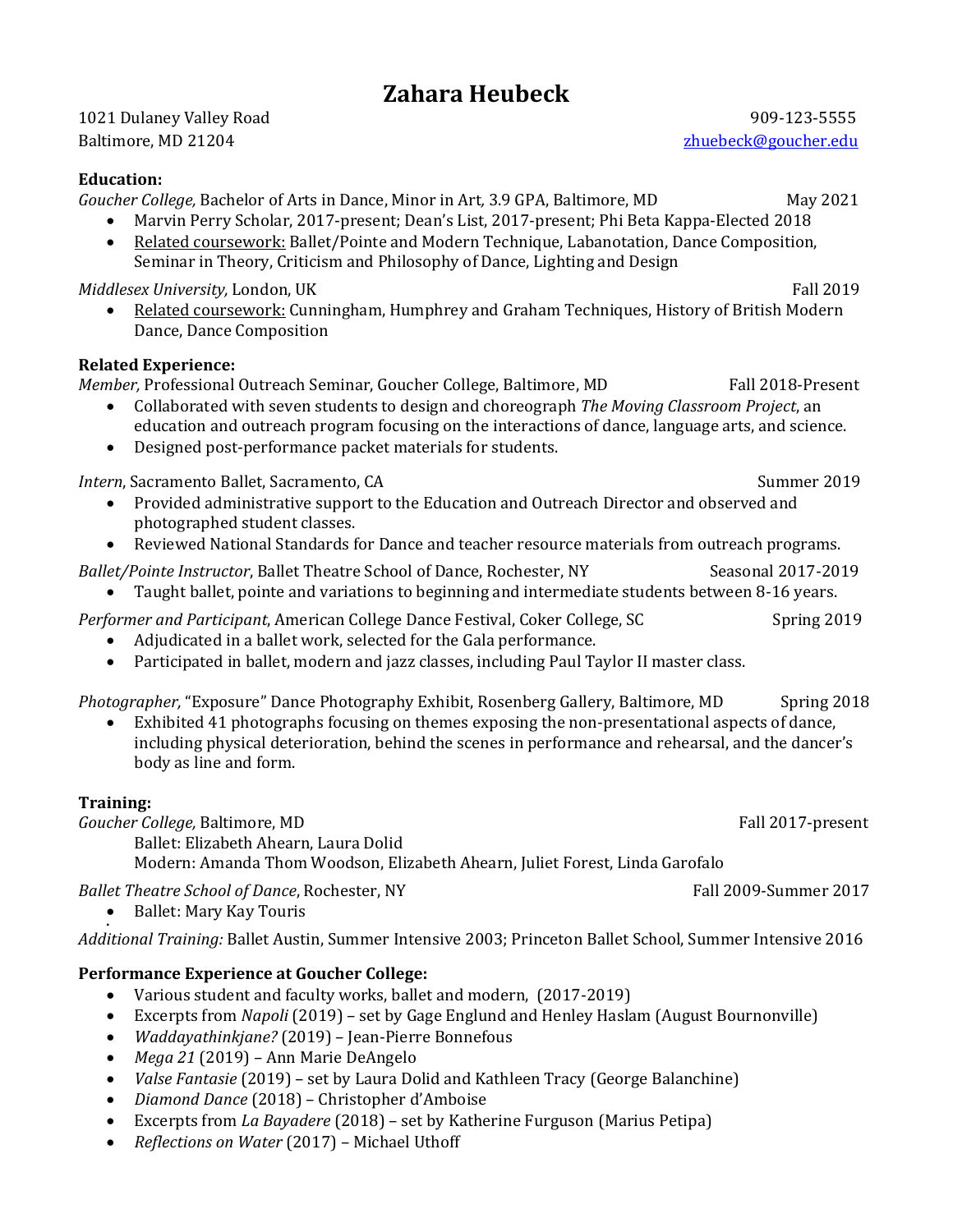1021 Dulaney Valley Rd Baltimore, MD 21204 **∙** 443-555-xxxx **∙** SSondheim@goucher.edu

### **Education:**

**Goucher College**, Baltimore, Maryland, May 2020 *Bachelor of Arts*, Psychology, 3.66 GPA *Honors*: Marvin Perry Scholar (4-year merit-based scholarship); Dean's List (2017-2019)

**Macquarie University**, Sydney, Australia, Spring 2018 Semester abroad studying psychology and sociology. *Project*: Applied behavioral psychology techniques at Aquarium to train dolphins

### **Clinical Experience:**

**Princeton Care Center**, *Care Assistant*, Princeton, NJ, Winter 2017 & 2018; Summer 2018 & Summer 2019

- Facilitated therapeutic group activities for Alzheimer's patients and other geriatrics in nursing home.
- Provided activities to promote happiness and well-being including movement to music, cooking and field trips.
- Visited residents one-on-one and wrote assessments for newly-admitted residents.

**Hall Mercer Community Mental Health Center**, *Intern*, Philadelphia, PA, Summer 2018

- Facilitated group therapy sessions for chronically ill adults suffering from schizophrenia, dissociative identity disorder, post-traumatic stress disorder, anxiety, and depression.
- Taught engaging classes of up to 23 clients on various topics including nutrition, exercise, stress, self-defense, and current events for the Social Rehab Program.

**Kennedy Krieger Institute**, *Intern*, Baltimore, MD, Fall 2017

- Prepared lesson plans and appropriate educational goals for children admitted to the Neurobehavioral Unit in a treatment facility for children with severe behavioral problems including pica, self-injurious behavior, mental retardation, autism, and down syndrome.
- Worked on educational teams to teach and encourage children by utilizing reinforcement theories.
- Recorded data for patients' review.

### **Research Experience:**

**Research Assistant**, *Goucher College*, Baltimore, MD, Fall 2018 - Spring 2019

- Assisted Dr. Carol Mills & Dr. Ann McKim
- Determined relevancy of survey data conducted at Goucher regarding flashbulb memory in order to develop new theories.

**Research Assistant,** *Goucher College,* Baltimore, MD, Fall 2018

- Assisted Dr. Ann McKim & Dr. Karen Martinkowski
- Gathered, recorded, and analyzed data in SPSS using factor analyses and item analyses for positive psychology research.